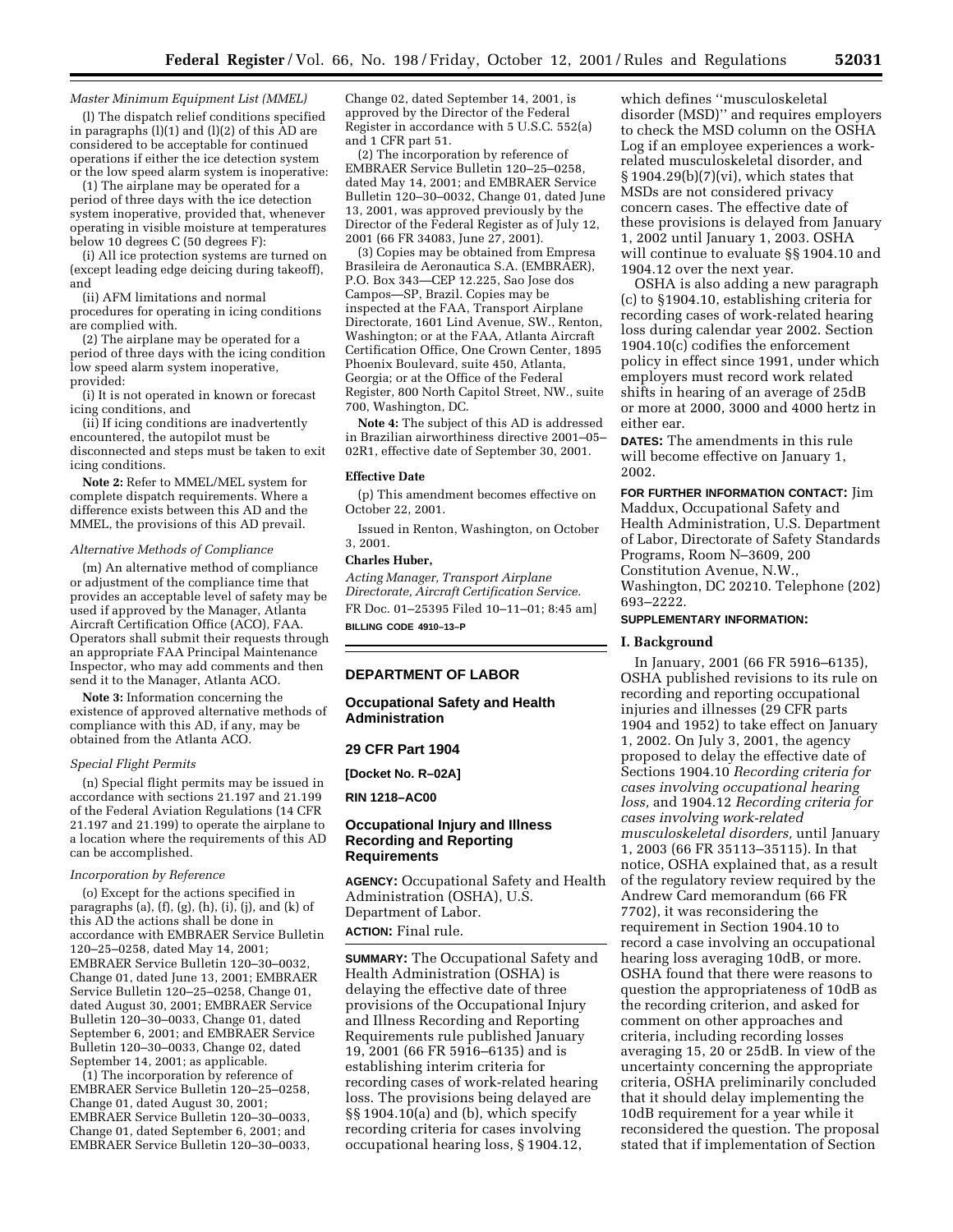1904.10 were delayed for a year, employers would continue to record hearing loss cases during that year using the 25dB criterion articulated in OSHA's 1991 enforcement policy (See 66 FR 35114–35115).

OSHA also stated that it was reconsidering the requirement in Section 1904.12 that employers check the MSD column on the OSHA Log for a case involving a ''musculoskelal disorder'' as defined in that Section. This action was taken in light of a the Secretary's decision to develop a comprehensive plan to address ergonomic hazards, and to schedule a series of forums to consider key issues relating to the plan, including the approach to defining an ergonomic injury. OSHA preliminarily found that it would be premature to define a musculoskeletal disorder for recordkeeping purposes before further progress has been made in developing the comprehensive ergonomics plan, and that a delay in the effective date of Section 1904.12 was therefore appropriate. 66 FR 35115. The Agency noted that the proposed delay would not affect the employer's obligation to record all injuries and illnesses, including musculoskeletal injuries and illnesses, that meet the criteria in Sections 1904.4–1904.7, regardless of whether a particular injury or illness would meet the definition of MSD found in Section 1904.12. *Id.*

The period for submission of comments on the proposed rule closed on September 4, 2001. After considering the views of interested parties, OSHA has determined that the effective date of Sections 1904.10(a) and 1904.12(a) and (b) should be delayed until January 1, 2003, and that a new paragraph (c) should be added to Section 1904.10 reestablishing a 25dB recording criterion for hearing loss cases for calendar year 2002.

## **II. Summary and Explanation of Final Rule**

## *A. Recording Occupational Hearing Loss Cases*

Section 1904.10 of the final recordkeeping rule requires employers to record, by checking the ''hearing loss'' column on the OSHA 300 Log, a case in which an employee's hearing test (audiogram) reveals that a Standard Threshold Shift (STS) in hearing acuity has occurred. An STS is defined as ''a change in hearing threshold, relative to the most recent audiogram for that employee, of an average of 10 decibels (dB) or more at 2000, 3000 and 4000 hertz in one or both ears.'' The recordkeeping rule itself does not

require the employer to test employee's hearing. However, OSHA's occupational noise standard (29 CFR 1910.95), requires employers in general industry to conduct periodic audiometric testing of employees when employees' noise exposures are equal to, or exceed, an 8 hour time-weighted average of 85dB. If such testing reveals that an employee has sustained hearing loss equal to an STS, the employer must take protective measures, including requiring the use of hearing protectors, to prevent further hearing loss.

The old recordkeeping rule, which remains in effect until January 1, 2001, contained no specific threshold for recording hearing loss cases. In 1991, OSHA issued an enforcement policy on the criteria for recording hearing loss cases, to remain in effect until new criteria were established by rulemaking. The 1991 policy stated that OSHA would cite employers for failing to record work related shifts in hearing of an average of 25dB or more at 2000, 3000 and 4000 hertz in either ear. Subsequently, OSHA released interpretations stating that the employer could adjust the audiogram for aging using the tables in Appendix F of the Noise Standard, and that the employer was to use the employee's preemployment audiogram as the baseline reference audiogram for determining a recordable hearing loss.

One of the major issues in the recordkeeping rulemaking was to determine the level of occupational hearing loss that constitutes a health condition serious enough to warrant recording. This was necessary because the final rule no longer requires recording of minor or insignificant health conditions. See, *e.g.,* 66 FR 5931. OSHA proposed a requirement to record hearing loss averaging 15dB at 2000, 3000 and 4000 hertz in one or both ears. OSHA adopted the lower 10dB threshold in the final rule based in large part upon comments submitted by the Coalition to Preserve OSHA and NIOSH and Protect Workers' Hearing, asserting that ''[a]n age-corrected STS is a large hearing change that can affect communicative competence.'' 66 FR 6008.

In its July 3 proposal to delay implementation of Section 1904.10, OSHA expressed reservations about whether 10dB is the appropriate threshold for recording hearing loss. The agency acknowledged that there is evidence that an STS may not be a serious health problem, particularly for employees who have not previously sustained hearing loss, and that a 10dB shift may not be a reliable criterion for recording purposes because of normal

variations in audiometric measurement (66 FR 35114). For these and other reasons, OSHA reopened the record to permit consideration of additional evidence and to explore alternative approaches (*Id.*).

Most commenters supported the proposed delay in implementation of Section 1940.10 (see, *e.g.,* Exs. 3–1, 3– 6, 3–14, 3–22, 3–25, 3–26, 3–29, 3–34, 3–49, 3–50, 3–54). The view expressed by Organization Resources Counselors, Inc. is representative. ORC (Ex. 3–49, p. 3) argued:

[T]he finding of a Standard Threshold Shift (STS) [is][ a 'flag' for the implementation of a series of actions required by the OSHA standard on exposure to occupational noise. It was not intended, by itself, to be an indicator of illness, or impairment, but, rather, a sentinel event that triggers a series of actions that will prevent illness or impairment from occurring. As such a tool, it has been an effective protector of employee hearing, but does not, by itself, rise to the level of recordability. See also, e.g., Ex. 3–54 (American Iron and Steel Institute), Ex. 3–50 (National Association of Manufacturers and Can Manufacturers Institute).

Several commenters opposed the delay, with most citing the protective purposes served by recordkeeping requirements (see, e.g., Exs. 3–3, 3–4, 3– 8, 3–9, 3–10, 3–11, 3–12, 3–17, 3–31). In a representative comment, the AFL–CIO argued that the requirement to record a 10dB hearing loss on the Log would aid in the early detection and prevention of occupational hearing loss. It stated (Ex. 3–24–1, p.3) that,

[r]ecording a 10 dB STS on Form 300 is a practical and reasonable means to assist in the early detection of a loss in hearing so that workplace intervention measures can be implemented to protect workers from the hazards of noise. Having employers continue to record shifts in hearing of an average of 25 dB \* \* \* is too high a threshold of loss in hearing acuity to be sufficiently proactive in preventing worker hearing loss.

OSHA is not persuaded by this argument. As the AFL–CIO concedes (Ex. 3–24–1, p.6), Congress intended the recordkeeping system to capture nonminor injuries and illnesses. OSHA is reconsidering the finding that a 10dB shift in hearing acuity represents such a health condition, and intends to resolve this issue based on all the available evidence. In the meantime, there is sufficient question concerning the appropriateness of 10dB as a recording threshold to justify a limited delay in implementing Section 1904.10(a) and (b).

Delaying implementation of the 10dB threshold for a year while OSHA reconsiders the criteria for recording hearing loss cases will not deprive employers and employees of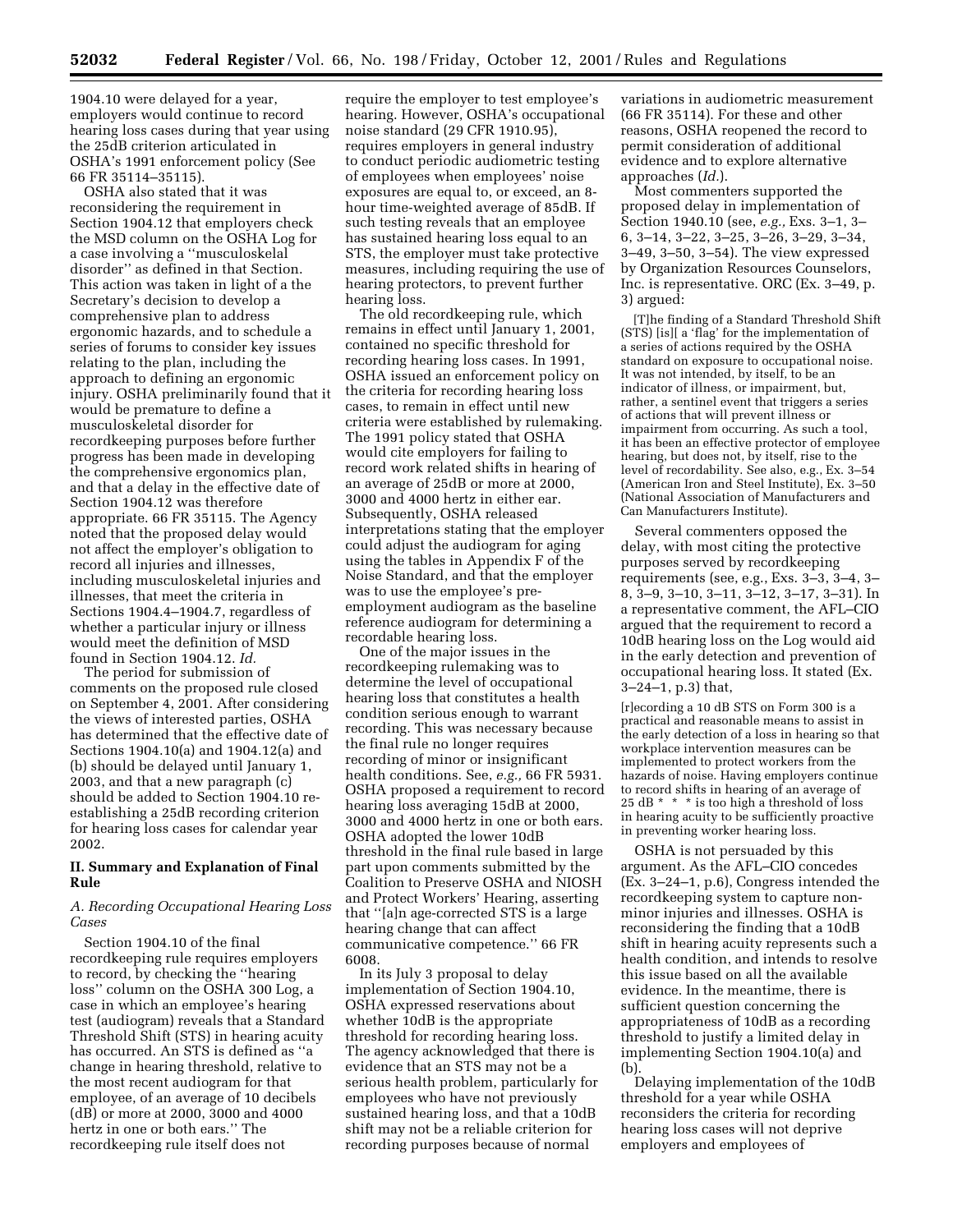information about noise hazards. The occupational noise exposure standard requires that employees in general industry be tested for hearing loss when noise exposure exceeds an 8-hour timeweighted average of 85dB, and that employees be informed, in writing, if a 10dB shift has occurred. The audiometric test records must be retained for the duration of the affected employee's employment. See 29 CFR 1910.95 (g), (m). The noise standard also specifies the protective measures to be taken to prevent further hearing loss for employees who have experience a 10dB shift, including the use of hearing protectors and referral for audiological evaluation where appropriate. See 29 CFR 1910.95 (g)(8). These requirements, which apply without regard to the recording criteria in the recordkeeping rule, will protect workers against the hazards of noise. The one-year delay in implementing Section 1904.10(a) and (b) will therefore not deprive employers and workers of the means to detect and prevent hearing loss.

Several commenters supported a requirement to record a hearing loss averaging 25 dB or more while OSHA reconsidered the 10dB criterion (see, *e.g.,* Exs. 3–49, 3–54), The American Iron and Steel Institute (AISI) argued that the 25dB criterion should be included in the regulatory text to avoid any confusion about employers' compliance responsibilities during calendar year 2002. OSHA agrees with AISI on this point, and has added a new paragraph (c) to Section 1904.10 specifying the criteria to be used for the 2002 recording year. The AISI also recommended that OSHA continue its policy of allowing employers to correct employee's audiograms for aging (presbycusis) using the age correction tables in the occupational noise standard (Ex. 3–54). Since this was OSHA's policy in the past, the Agency has also included language to this effect in the new paragraph, 1904.10(c).

A few commenters urged OSHA to make sure that the State Plan States have the same recording criteria as federal OSHA (see, *e.g.,* Exs. 3–22, 3– 49). When OSHA issues a final determination for the recording of occupational hearing loss for calendar years 2003 and beyond, the states will be required to have identical criteria. However, the purpose of this notice is to maintain the status quo regarding the recording of occupational hearing loss for the year 2002, while OSHA reconsiders what the appropriate recording criteria should be. Therefore, the State Plan States will be allowed to maintain their policies for the recording of hearing loss during 2002.

## *B. Defining an MSD and Checking the MSD Column*

Section 1904.12 provides that if an employee experiences a recordable musculoskeletal disorder (MSD), the employer must record it on the OSHA Log and must check the MSD column. For recordkeeping purposes, the rule defines MSDs as disorders of the muscles, nerves, tendons, ligaments, joints, cartilage and spinal discs that are not caused by slips, trips, falls, motor vehicle accidents or other similar accidents (see Section 1904.12(b)(1)). The Section also explains that in determining whether an MSD is recordable, the employer must use the same criteria that apply to other injuries and illnesses. To be recordable, the disorder must be work related, must be a new case, and must meet one or more of the general recording criteria. Section 1904.12 states that ''[t]here are no special criteria for determining which musculoskeletal disorders to record,'' and refers the reader to other sections of the rule in which the basic recording criteria are found.

OSHA's purpose in including an MSD column on the Log was to gather data on ''musculoskeletal disorders'' as that term is defined in Section 1904.12. Two months after publication of the new recordkeeping rule, Congress disapproved OSHA's ergonomics standard under the Congressional Review Act (Pub. L. 107.5 Mar. 20, 2001). Following Congressional disapproval of the ergonomics standard, the Secretary announced that she intends to develop a comprehensive plan to address ergonomics hazards and scheduled a series of forums to consider basic issues related to ergonomics (66 FR 31694, 66 FR 33578). One of the key issues to be considered in connection with the Secretary's comprehensive plan is the approach to defining an ergonomic injury.

In the July proposal, OSHA preliminarily found that it would be premature to implement the new definition of MSD in Section 1904.12 before considering the views of business, labor and the public health community on the problem of ergonomic hazards. It also preliminarily found that it would create confusion and uncertainty to require employers to implement the new MSD definition while the Secretary was considering how to define an ergonomic injury under the comprehensive plan. 66 FR 35115. Many commenters supported the delay, citing reasons similar to those in the July 3 proposal (*see,* e.g., Exs. 3–1, 3–6, 3–14, 3–19, 3–20, 3–25, 3–26, 3–27, 3–29, 3–32, 3–35, 3–37, 3–38, 3–43, 3–

44, 3–49, 3–50, 3–54, 3–59, 3–61). OSHA continues to believe a delay is justified for these reasons.

Several commenters opposed a delay in implementing the recordkeeping rule's definition of MSD and the requirement to check the MSD column (*see,* e.g., Exs. 3–3, 3–8, 3–9, 3–10, 3– 11, 3–12, 3–17, 3–21, 3–24, 3–28, 3–31, 3–36, 3–40, 3–42, 3–52). In a representative comment, the AFL–CIO argued that delayed implementation of Section 1904.12 will make it more difficult for employers, workers and OSHA to address workplace ergonomic hazards, and will seriously undermine OSHA's ability to enforce the general duty clause for ergonomic hazards (*see* Ex. 3–24–1, pp. 15–22).

OSHA does not agree with this assessment. Employers are required to record all injuries and illnesses meeting the criteria established in Sections 1904.4 through 1904.7 of the recordkeeping rule regardless of whether a particular injury or illness meets the definition of MSD in Section 1904.12. Thus, the delay in implementing Section 1904.12 will not reduce the number of cases recorded or affect the narrative description of the injury or illness that must be provided for each case. Employers who use the Log and injury reports to discover ergonomic hazards will be able to continue to do so, relying on the description-of-injury information and other data to identify soft-tissued disorders in their workplaces (Ex. 3–24– 1, p. 15). Employees will continue to have access to the information provided in the Log and, under the new rule, to the information in the part of the Incident Report explaining how the incident occurred. Employers and employees will be able to categorize this injury and illness information in any manner they find useful.

The delay need not lead to the elimination of useful statistical data on MSDs, as the AFL–CIO suggests (Ex. 3– 24–1, p. 16). The definition of MSD in Section 1904.12 is a new one. The Secretary is currently considering approaches to defining ergonomic injuries in connection with her comprehensive plan, and it is premature to say, at this point, what definition would be appropriate to produce useful data. To require employers to implement a new definition of MSD while the agency is considering the issue in connection with the comprehensive ergonomics plan could create unnecessary confusion which would not, in OSHA's view, be balanced by improvements in the national statistics.